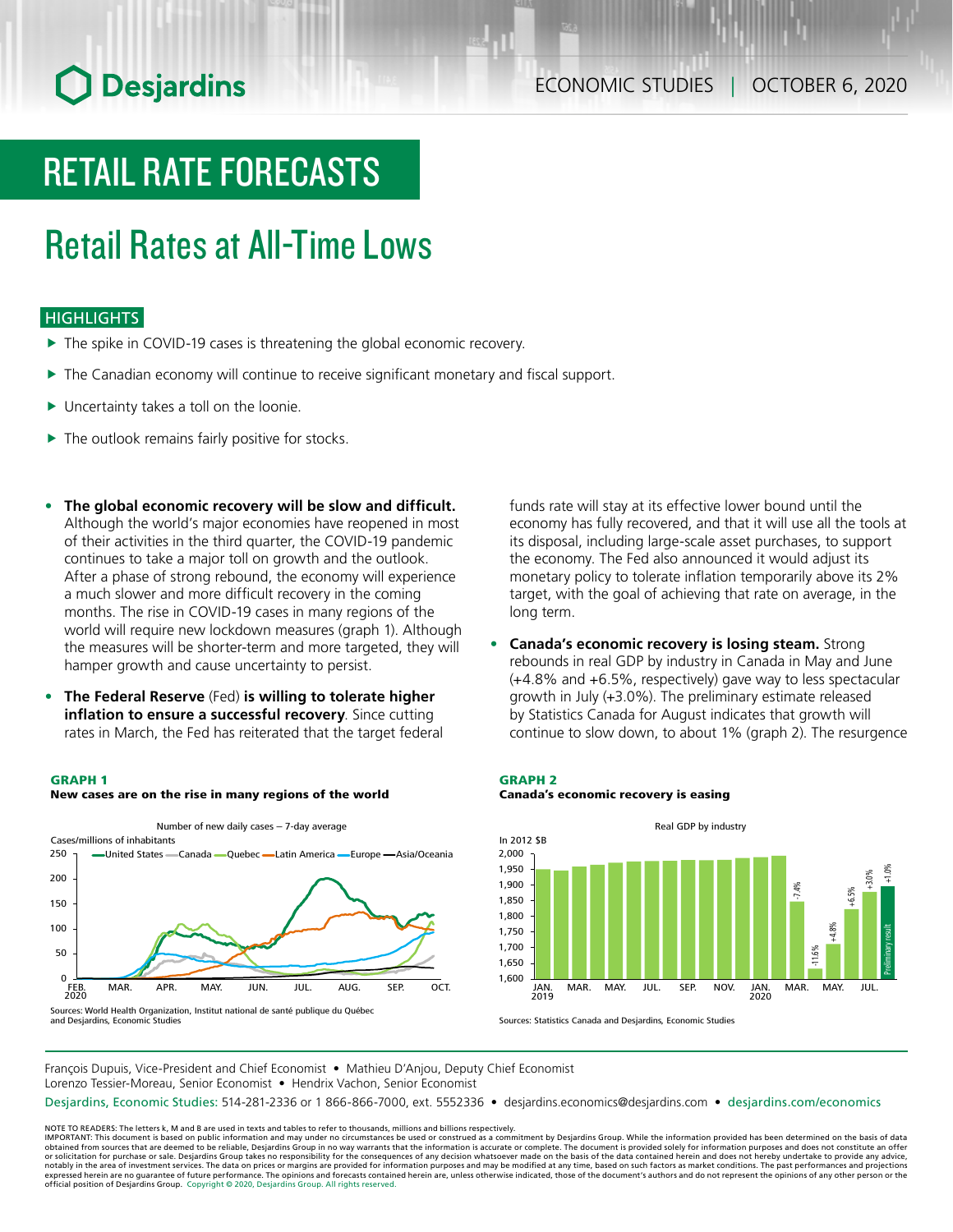## **Desjardins**

of COVID-19 cases in September and the announcement of new lockdown measures in Quebec could also cause a drop in real GDP in October. If this second wave of infections is not controlled, it could hurt growth more in the fourth quarter, particularly since a number of government assistance programs will be tapering off.

- **• The Canadian economy will continue to receive significant monetary and fiscal support.** Like the Fed, the Bank of Canada has reiterated its commitment to stand pat on key rates and to continue to buy assets as needed until the economic recovery is firmly underway. These measures will keep bond yields low and enable the various levels of government to continue spending aimed at supporting households and businesses impacted by the pandemic. This was also the intention announced by the Canadian government in the Speech of the Throne on September 23. Despite a projected deficit of nearly 15% of GDP for 2020, major spending will continue in 2021 to support the recovery.
- **• Bond yields should remain stable.** Although the central banks don't specify targets for longer-term bond yields, their significant asset purchases are helping to keep yields stable and low (graph 3). The expansion of asset-buying programs to

*DISCOUNT* 

## GRAPH 3





Sources: Datastream and Desjardins, Economic Studies

corporate bonds has also limited hikes in financing costs for the private sector. Against this backdrop, major fluctuations in interest rates on bonds and retail rates seem unlikely. However, a major rise in the risk of default or inflation expectations could change that outlook.

### TABLE 1

### *Forecasts: Retail rate*

|                                | <b>DISCOUNT</b><br><b>RATE</b> | <b>PRIME RATE</b> | <b>MORTGAGE RATE</b> |               |               | <b>TERM SAVINGS1</b> |               |               |  |
|--------------------------------|--------------------------------|-------------------|----------------------|---------------|---------------|----------------------|---------------|---------------|--|
| IN $%$                         |                                |                   | 1 year               | 3 years       | 5 years       | 1 year               | 3 years       | 5 years       |  |
| <b>Realized</b> (end of month) |                                |                   |                      |               |               |                      |               |               |  |
| April 2020                     | 0.50                           | 2.45              | 3.49                 | 3.99          | 4.99          | 0.85                 | 1.05          | 1.30          |  |
| May 2020                       | 0.50                           | 2.45              | 3.29                 | 3.89          | 4.94          | 0.75                 | 1.05          | 1.30          |  |
| June 2020                      | 0.50                           | 2.45              | 3.19                 | 3.89          | 4.94          | 0.75                 | 1.05          | 1.30          |  |
| <b>July 2020</b>               | 0.50                           | 2.45              | 3.09                 | 3.89          | 4.94          | 0.55                 | 0.90          | 1.15          |  |
| August 2020                    | 0.50                           | 2.45              | 3.09                 | 3.74          | 4.74          | 0.50                 | 0.70          | 0.95          |  |
| September 2020                 | 0.50                           | 2.45              | 2.89                 | 3.54          | 4.74          | 0.50                 | 0.70          | 0.95          |  |
| Oct. 5, 2020                   | 0.50                           | 2.45              | 2.89                 | 3.54          | 4.74          | 0.50                 | 0.70          | 0.95          |  |
| <b>Forecasts</b>               |                                |                   |                      |               |               |                      |               |               |  |
| <b>End of quarter</b>          |                                |                   |                      |               |               |                      |               |               |  |
| 2020: Q4                       | $0.50 - 0.75$                  | $2.45 - 2.70$     | $2.50 - 3.10$        | $2.90 - 3.70$ | $4.10 - 4.90$ | $0.15 - 0.90$        | $0.30 - 1.05$ | $0.45 - 1.20$ |  |
| 2021: Q1                       | $0.50 - 0.75$                  | $2.45 - 2.70$     | $2.10 - 3.10$        | $2.80 - 3.80$ | $4.00 - 5.00$ | $0.05 - 0.95$        | $0.20 - 1.10$ | $0.35 - 1.25$ |  |
| 2021: Q2                       | $0.50 - 0.75$                  | $2.45 - 2.70$     | $2.00 - 3.20$        | $2.70 - 3.90$ | $3.90 - 5.10$ | $0.05 - 1.00$        | $0.10 - 1.15$ | $0.25 - 1.30$ |  |
| 2021: Q3                       | $0.25 - 1.00$                  | $2.20 - 2.95$     | $1.85 - 3.35$        | $2.55 - 4.05$ | $3.75 - 5.25$ | $0.05 - 1.15$        | $0.05 - 1.30$ | $0.20 - 1.45$ |  |
| End of year                    |                                |                   |                      |               |               |                      |               |               |  |
| 2021                           | $0.25 - 1.25$                  | $2.20 - 3.20$     | $1.85 - 3.35$        | $2.55 - 4.05$ | $3.75 - 5.25$ | $0.05 - 1.15$        | $0.05 - 1.30$ | $0.20 - 1.45$ |  |
| 2022                           | $0.25 - 1.25$                  | $2.20 - 3.20$     | $1.75 - 3.45$        | $2.45 - 4.15$ | $3.65 - 5.35$ | $0.05 - 1.15$        | $0.05 - 1.30$ | $0.20 - 1.45$ |  |
| 2023                           | $0.25 - 1.50$                  | $2.20 - 3.45$     | $1.65 - 3.55$        | $2.40 - 4.30$ | $3.75 - 5.65$ | $0.05 - 1.15$        | $0.05 - 1.55$ | $0.40 - 1.90$ |  |

<sup>1</sup> Non-redeemable (annual); NOTE: Forecasts are represented using an asymmetric range reflecting the perceived probability of deviation from the base scenario. The mean of the range does not represent the forecast associated with the base scenario.

Source: Desjardins, Economic Studies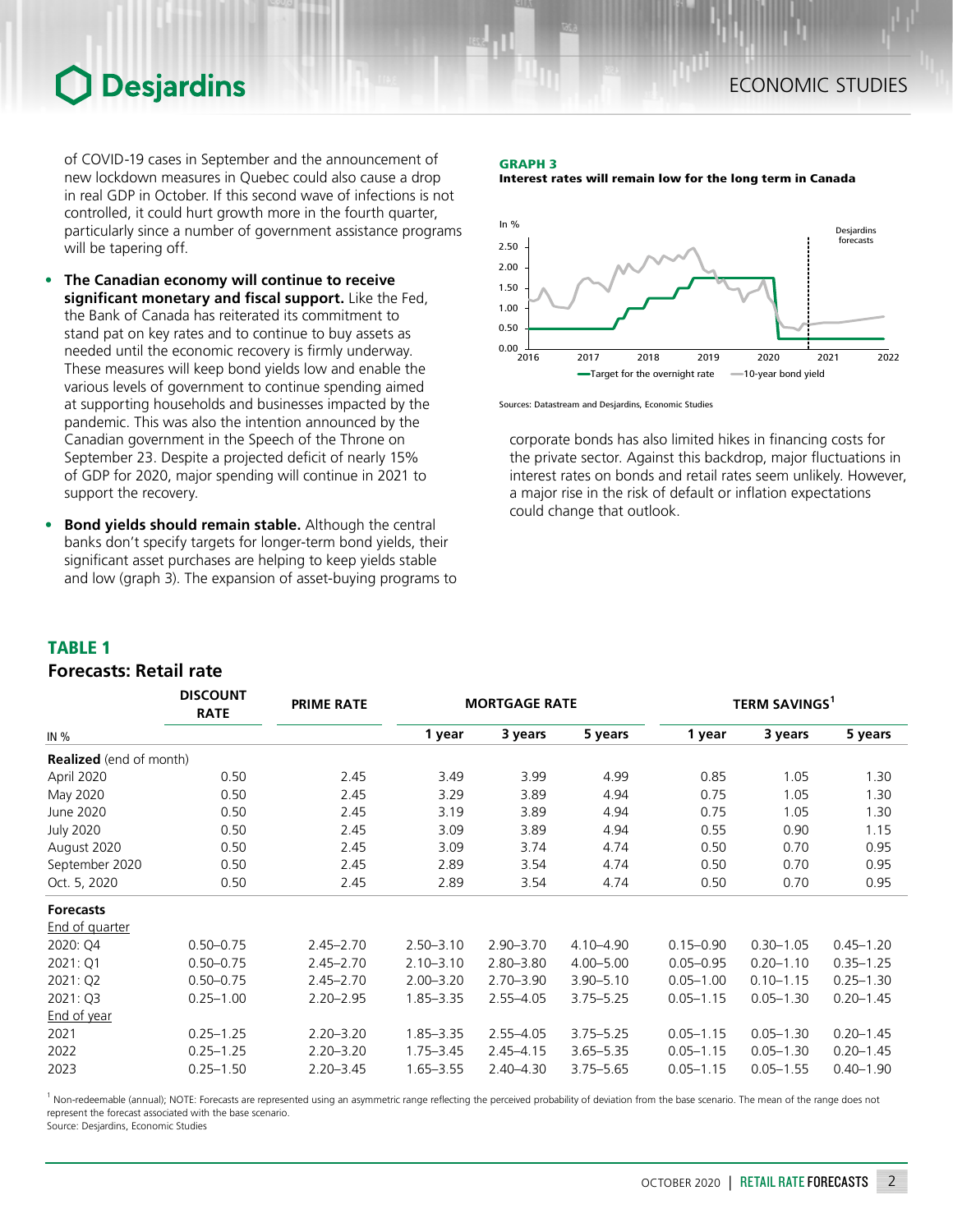# **O** Desjardins

## Exchange Rate Uncertainty Takes a Toll on the Loonie

- Given the climate of greater uncertainty, the U.S. dollar is benefitting from its safe haven effect. Nevertheless, it's far below the levels seen in the spring (graph 4). This is consistent with the fact that the degree of uncertainty is lower than it was at the start of the pandemic. The greenback's rebound has also likely been reined in by the fact that the Federal Reserve appears hampered by its intention to tolerate higher inflation in order to stimulate employment.
- Under these circumstances, the Canadian dollar momentarily fell below the psychological barrier of US\$0.75 (graph 5). At the start of September, it was close to US\$0.77, a peak not seen since January. The loonie's recent depreciation against the U.S. dollar is similar to that of other currencies, including the euro. The Canadian dollar held fairly close to €0.64 in September. That's still well below the €0.68 to €0.69 seen at the start of the year.
- The pound sterling has gotten a little more attention recently as the Brexit issue is back in the news. The pound's value fluctuated in tandem with progress on the negotiations with the rest of Europe, which are expected to yield a final agreement in October. The pound approached US\$1.34 in August, then fell to nearly US\$1.27 before climbing back above US\$1.29 in the last few days.
- **• Forecasts:** Uncertainty could remain higher throughout the fall than it was over the summer. The U.S. dollar should continue to have an advantage over most currencies. However, further gains could be fairly small failing a sharp erosion in the economic situation and signs that the pandemic could worsen considerably. The Canadian dollar should end the year below the US\$0.75 mark and appreciate slightly in 2021.

GRAPH 4 The U.S. dollar appreciated in September



\* Based on a basket of currencies that includes the Canadian dollar, euro, pound, yen, Swiss franc and Swedish krona. Sources: Datastream and Desjardins, Economic Studies

### GRAPH 5 The Canadian dollar dipped below US\$0.75 again



Sources: Datastream and Desjardins, Economic Studies

| Impacts on the Canadian dollar | <b>Short-term</b> | Long-term |
|--------------------------------|-------------------|-----------|
| Risk aversion                  |                   |           |
| Commodity prices               | $\rightarrow$     |           |
| Interest rate spreads          |                   |           |

### TABLE 2 *Forecasts: Currency*

| 2019                 |        |        | 2020   |                |        |        | 2021   |        |        |        |
|----------------------|--------|--------|--------|----------------|--------|--------|--------|--------|--------|--------|
| <b>END OF PERIOD</b> | Q3     | Q4     | Q1     | Q <sub>2</sub> | Q3     | Q4f    | Q1f    | Q2f    | Q3f    | Q4f    |
| US\$/CAN\$           | 0.7552 | 0.7699 | 0.7112 | 0.7366         | 0.7507 | 0.7400 | 0.7500 | 0.7600 | 0.7650 | 0.7700 |
| CAN\$/US\$           | .3241  | .2988  | 1.4062 | 1.3576         | .3321  | 1.3514 | 1.3333 | 1.3158 | 1.3072 | 1.2987 |
| CAN\$/€              | .4435  | 1.4579 | 1.5429 | .5248          | .5621  | .5676  | 1.5600 | .5526  | 1.5556 | 1.5584 |
| US\$/€               | .0902  | 1.1225 | 1.0973 | 1.1232         | 1.1727 | 1.1600 | 1.1700 | 1.1800 | 1.1900 | 1.2000 |
| US\$/£               | .2323  | .3248  | .2400  | .2356          | 1.2928 | .2700  | .2800  | .3000  | 1.3200 | .3400  |

f: forecasts

Sources: Datastream and Desjardins, Economic Studies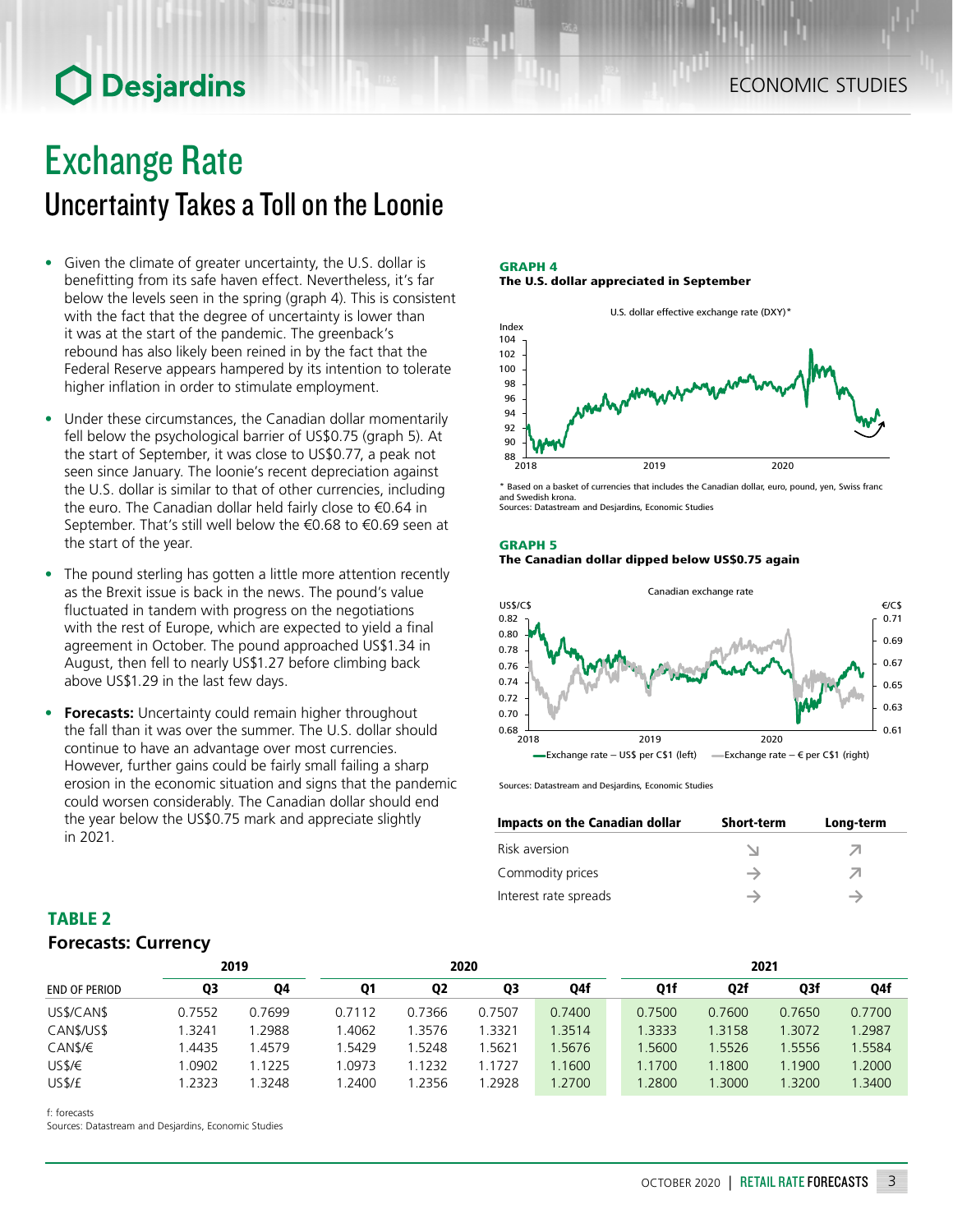# **O** Desjardins

# Asset Classes Return

Despite the Lingering Uncertainty, the Outlook Remains Fairly Positive for Stocks

- **• The start of the summer was highly profitable for investors.** The stock markets' fierce rebound continued in July and August. Evidence of a swift post-lockdown recovery in economic activity contributed to this strong performance, as did the central banks' commitment to support the economic recovery over the long term. Profit expectations have risen in recent months (graph 6) as the direst economic depression scenarios have been ruled out. Following in the NASDAQ's footsteps, the S&P 500 thus hit an all-time high in August. The Canadian stock market also saw a rapid rise, although the S&P/TSX stayed below pre-pandemic levels (graph 7).
- **• Uncertainty returned in September.** After five months of strong growth, the stock markets' upward momentum, particularly for tech stocks, looked fragile. High levels of profit-taking pushed the indexes back down in early September. The inability of U.S. politicians to agree on a new stimulus plan and the approaching presidential election, the results of which could be contested, have also justified more caution among investors. As a second wave appears to have taken hold in Canada and several European countries, and even reached the White House, the surge in COVID-19 cases have also contributed to the renewed volatility.
- **• Central banks have confirmed their expansionist bias.** Beyond public health and economic issues, the financial markets' solid performance is being buoyed by central banks. Both the Federal Reserve (Fed) and the Bank of Canada (BoC) have promised to keep key rates at their effective lower bound until the economy has fully recovered, which could take several years. The Fed even said that it was officially adopting average inflation targeting, signalling that it would tolerate inflation of above 2% following the current period of low inflation. Both the Fed and the BoC are also continuing with their large-scale bond purchases, which has helped keep bond yields very low along the entire curve. By ensuring that the markets run smoothly, even during a crisis, and injecting liquidity, the central banks are also favouring riskier assets, such as corporate bonds (graph 8) and equities.
- **• The crisis is creating winners and losers.** Despite a difficult September, stock markets are still posting an impressive performance in a climate in which the global economy is going through the most severe contraction since World War II. However, investors have quickly realized that the COVID-19 crisis has little in common with a usual recession. The unprecedented actions of governments and central banks have helped avoid the vicious circle often seen during a recession: a plunge in confidence, employment and income

### GRAPH 6

After a sharp nosedive, profit expectations have climbed back up



Sources: I/B/E/S, Datastream and Desjardins, Economic Studies

### GRAPH 7





Sources: Datastream and Desjardins, Economic Studies

#### GRAPH 8 Canadian corporate bond yields have also dropped since the beginning of 2020

FTSE Canada All Corporate Bond Index



Sources: Datastream and Desjardins, Economic Studies